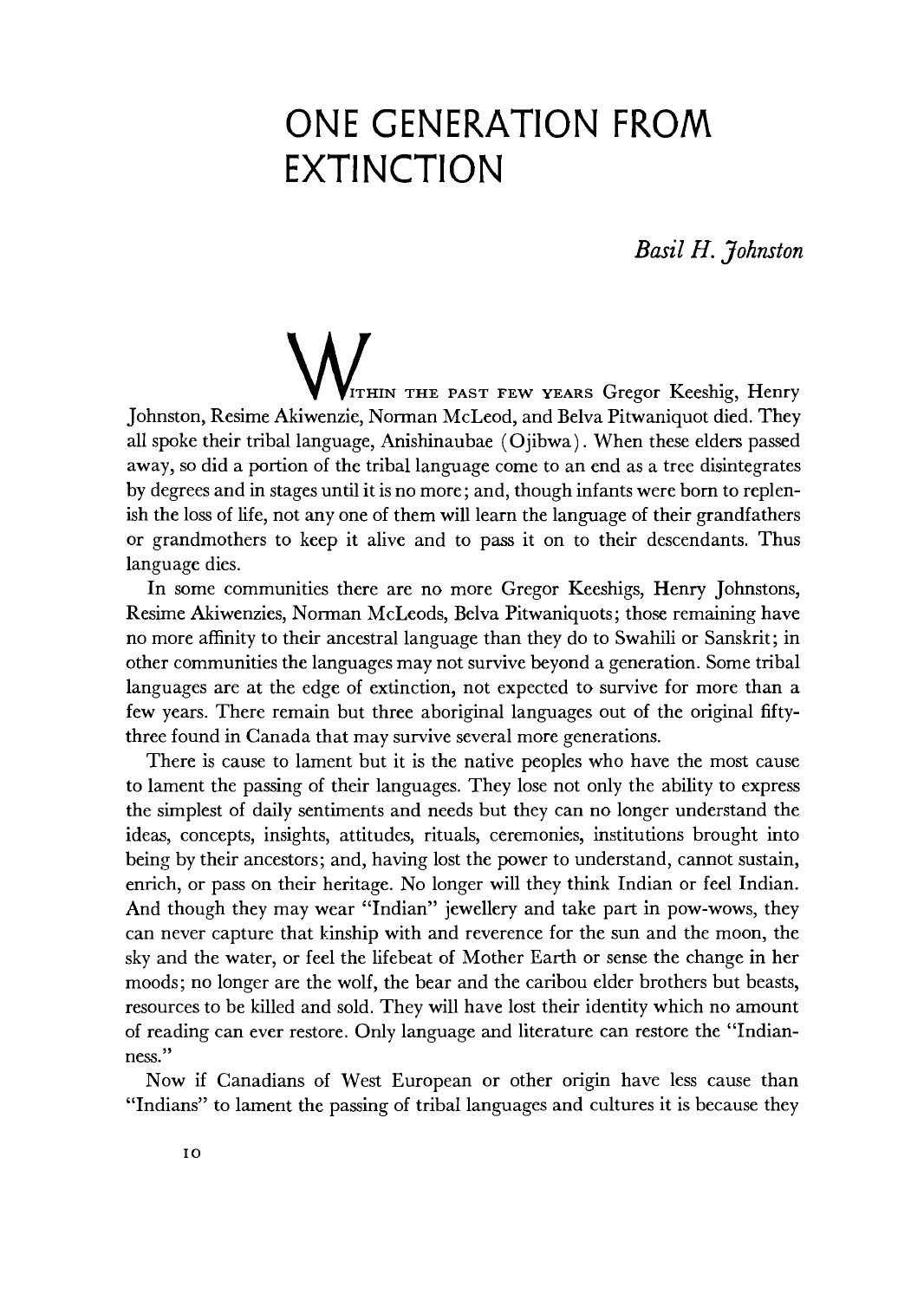may not realize that there is more to tribal languages than "ugh" or "how" or "kimu sabi." At most and at best Euro-Canadians might have read or heard about Raven and Nanabush and Thunderbirds and other "tricksters"; some may have even studied "Culture Myths," "Hero Tales," "Transformation Tales," or "Nature Myths and Beast Fables," but these accounts were never regarded as bearing any more sense than "Little Red Riding Hood" or "The Three Little Pigs." Neither language nor literature were ever considered in their natural kinship, which is the only way in which language ought to be considered were its range, depth, force and beauty to be appreciated.

Perhaps our Canadian compatriots of West European origin have more cause to lament the passing of an Indian language than they realize or care to admit. Scholars mourn that there is no one who can speak the Huron language and thus assist scholars in their pursuit of further knowledge about the tribe; scholars mourn that had the Beothuk language survived, so much more would be known about the Beothuk peoples. In mourning the extinction of the language, scholars are implicitly declaring that the knowledge derived from a study of snowshoes, shards, arrowheads, old pipes, shrunken heads and old bones, hunting, fishing, transportation, food preparation, ornamentation and sometimes ritual is limited. And so it is; material culture can yield only so much.

Language is crucial. If scholars are to increase their knowledge and if they are to add depth and width to their studies, they must study a native language and literature. It is not enough to know linguistics or to know a few words or even some phrases or to have access to the Jesuit *Relations,* Chippewa *Exercises,* Ojibwa *Texts,* or a *Dictionary of the Otchipwe Language.* Without a knowledge of the language scholars can never take for granted the accuracy of an interpretation or translation of a passage, let alone a single word ; nor can they presume that their articles, tracts, treatises, essays bear the kind of accuracy that scholarship and integrity demand. They would continue to labour under the impression that the word "manitou" means spirit and that it has no other meaning. Superstitious nonsense, according to the white man. They do not know that the word bears other meanings even more fundamental than "spirit," such as, and/or pertaining to the deities; of a substance, character, nature, essence, quiddity beyond comprehension and therefore beyond explanation, a mystery; supernatural; potency, potential. What a difference such knowledge might have made in the studies conducted by Ruth Landes or Thomas B. Leekley, and others on the Anishinaubae tribe. Perhaps, instead of regarding "Indians" as superstitious for positing "spirits" in trees or in other inanimate or insensate objects, they might have credited them with insight for having perceived a vital substance or essence that imparted life, form, growth, healing, and strength in all things, beings, and places. They might have understood that the expression "manitouwan" meant that an object possessed or was infused with an element or a feature that was beyond human ken; they might have under-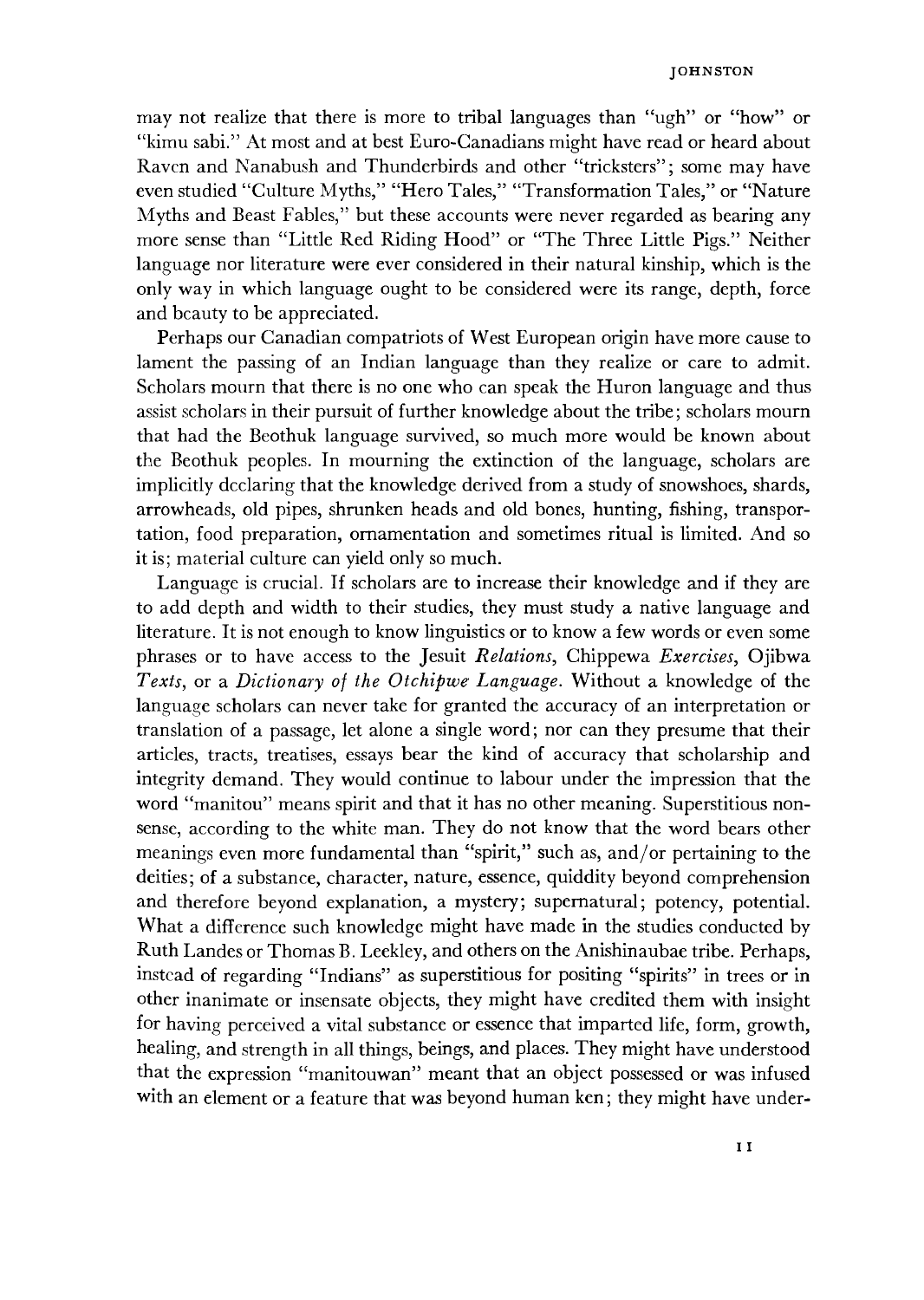## **JOHNSTON**

stood that "w'manitouwih" meant that he or she was endowed with extraordinary talents, and that it did not mean that he or she was a spirit.

Language is essential. If scholars and writers are to know how "Indians" perceive and regard certain ideas they must study an "Indian" language. When an "Anishinaubae" says that someone is telling the truth, he says "w'daeb-awae." But the expression is not just a mere confirmation of a speaker's veracity. It is at the same time a philosophical proposition that, in saying, a speaker casts his words and his voice only as far as his vocabulary and his perception will enable him. In so doing the tribe was denying that there was absolute truth ; that the best a speaker could achieve and a listener expect was the highest degree of accuracy. Somehow that one expression "w'daeb-awae" set the limits of a single statement as well as setting limits on all speech.

There was a special regard almost akin to reverence for speech and for the truth. Perhaps it was because words bear the tone of the speaker and may therefore be regarded as belonging to that person ; perhaps it is because words have but a fleeting momentary existence in sound and are gone except in memory ; perhaps it is because words have not ceased to exist but survive in echo and continue on in infinity; perhaps it is because words are medicine that can heal or injure; perhaps it is because words possess an element of the manitou that enabled them to conjure images and ideas out of nothing, and are the means by which the autissokanuk (muses) inspired men and women. It was not for nothing that the older generation did not solicit the autissokanuk to assist in the genesis of stories or in the composition of chants in seasons other than winter.

To instil respect for language the old counselled youth, "Don't talk too much" (Kegon zaum-doongaen), for they saw a kinship between language and truth. The expression is not without its facetious aspect but in its broader application it was intended to convey to youth other notions implicit in the expression "Don't talk too much," for the injunction also meant "Don't talk too often . . . Don't talk too long . . . Don't talk about those matters that you know nothing about." Were a person to restrict his discourse, and measure his speech, and govern his talk by what he knew, he would earn the trust and respect of his (her) listeners. Of that man or woman they would say "w'daeb-awae." Better still, people would want to hear the speaker again and by so doing bestow upon the speaker the opportunity to speak, for ultimately it is the people who confer the right of speech by their audience.

**L**•ANGUAGE WAS A PRECIOUS HERITAGE; literature was no less precious. So precious did the tribe regard language and speech that it held those who abused language and speech and truth in contempt and ridicule and withheld from them their trust and confidence. To the tribe the man or woman who rambled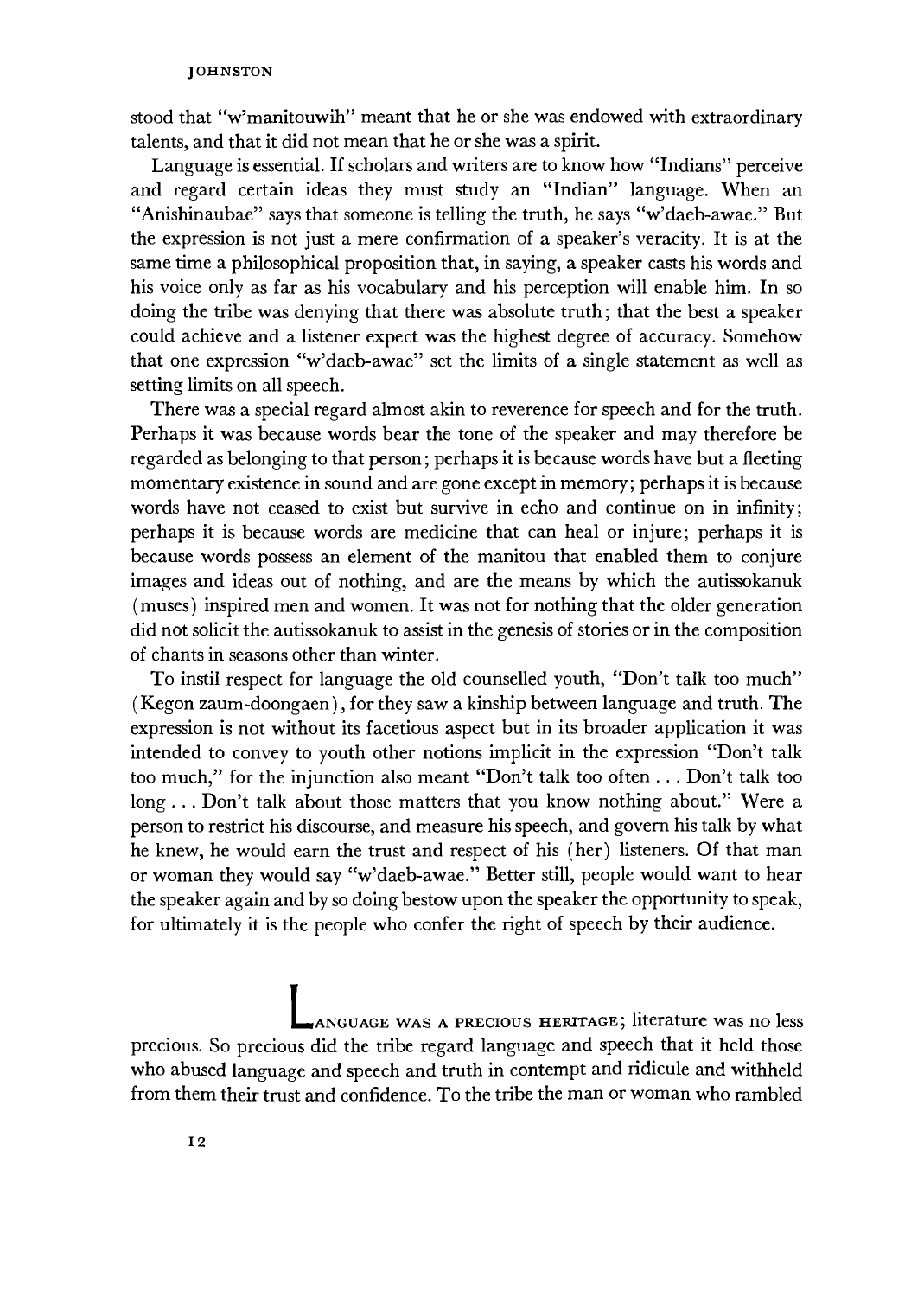on and on, or who let his tongue range over every subject or warp the truth was said to talk in circles in a manner no different from that of a mongrel who, not knowing the source of alarm, barks in circles (w'geewi-animoh). Ever since words and sounds were reduced to written symbols and have been stripped of their mystery and magic, the regard and reverence for them have diminished in tribal life.

As rich and full of meaning as may be individual words and expression, they embody only a small portion of the entire stock and potential of tribal knowledge, wisdom, and intellectual attainment, the greater part is deposited in myths, legends, stories, and in the lyrics of chants that make up the tribe's literature. Therein will be found the essence and the substance of tribal ideas, concepts, insights, attitudes, values, beliefs, theories, notions, sentiments, and accounts of their institutions and rituals and ceremonies. Without language scholars, writers, and teachers will have no access to the depth and width of tribal knowledge and understanding, but must continue to labour as they have done these many years under the impression that "Indian" stories are nothing more than fairy tales or folklore, fit only for juvenile minds. For scholars and academics Nanabush, Raven, Glooscap, Weesaukeechauk and other mythological figures will ever remain "tricksters," culture heroes, deities whose misadventures were dreamed into being only for the amusement of children. Primitive and pagan and illiterate to boot, "Indians" could not possibly address or articulate abstract ideas or themes; neither their minds nor their languages could possibly express any idea more complex than taboos, superstitions and bodily needs.

But were ethnologists, anthropologists, linguists, teachers of native children and writers of native literature — yes, even archaeologists — to learn a native language, perhaps they might learn that Nanabush and Raven are not simply "tricksters" but the caricatured representations of human nature and character in their many facets; perhaps they might give thought to the meaning and sense to be found in Weessaukeetchauk, The Bitter Soul. There is no other way except through language for scholars to learn or to validate their studies, their theories, their theses about the values, ideals or institutions or any other aspect of tribal life ; there is no other way by which knowledge of native life can find increase. Not good enough is it to say in hushed tones after a revenential description of a totem pole or the lacing of a snowshoe, "My, weren't they clever."

Just consider the fate of "Indian" stories written by those who knew nothing of the language and never did hear any of the stories in their entirety or in their original version but derived everything that they knew of their subject from second, third and even fourth diluted sources. Is it any wonder then that the stories in *Indian Legends of Canada* by E. E. Clark or in *Manabozho* by T. B. Leekley are so bland and devoid of sense. Had the authors known the stories in their "Indian" sense and flavour, perhaps they might have infused their versions with more wit and substance. Had the authors known that the creation story as the Anishinaubae understood it to mean was intended to represent in the most dramatic way possible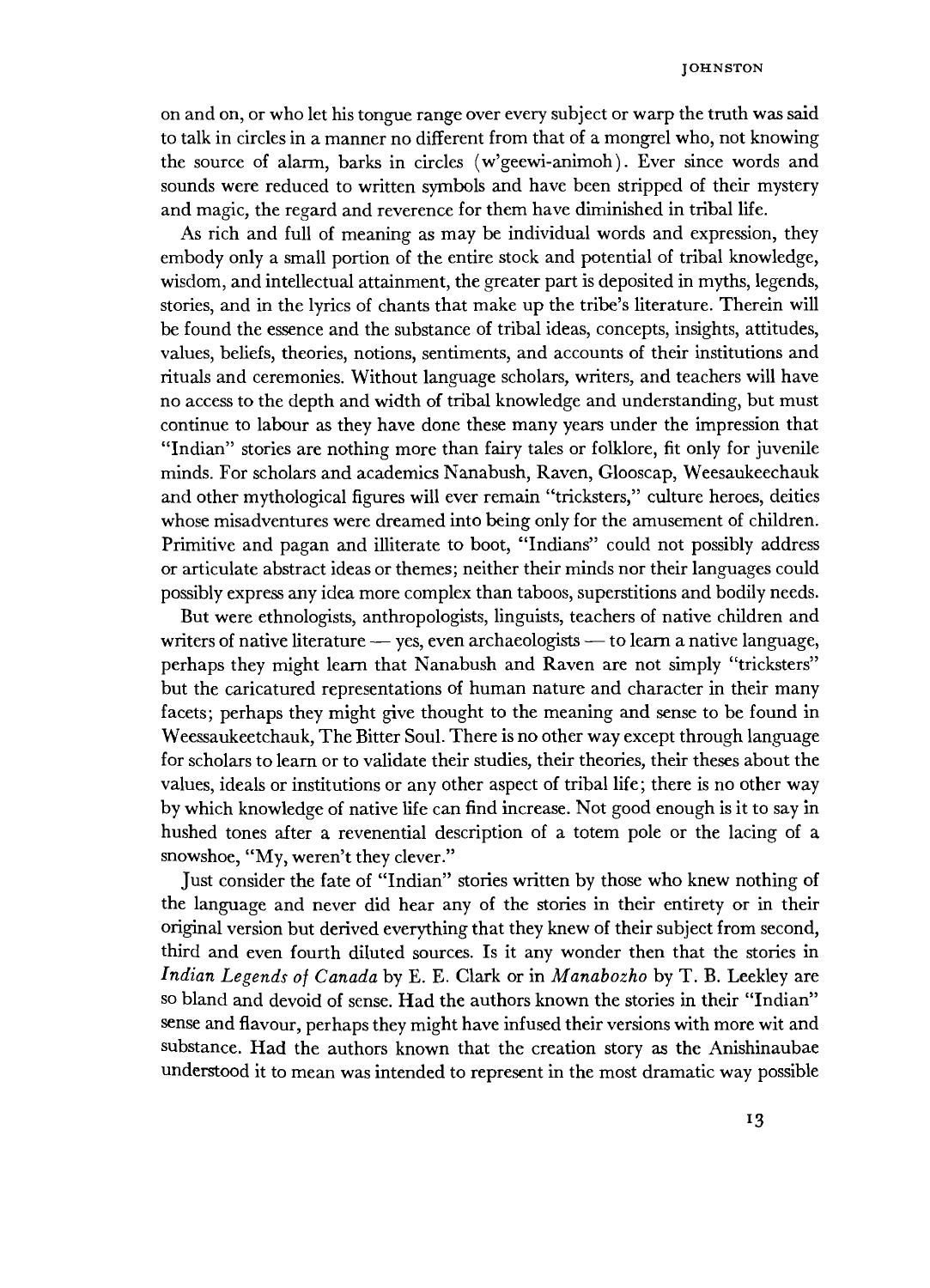## **JOHNSTON**

the process of individual development from the smallest portion of talent to be retrieved from the depths of one's being and then given growth by breath of life. Thus a man and woman are to develop themselves, create their own worlds, and shape their being and give meaning to life. Had the authors known this meaning of the Creation Story, perhaps they might have written their accounts in terms more in keeping with the sense and thrust of the story. But not knowing the language nor having heard the story in its original text or state, the authors could not, despite their intentions, impart to their accounts the due weight and perspective the story deserved. The stories were demeaned.

WITH LANGUAGE DEAD and literature demeaned, "Indian" institutions are beyond understanding and restoration. Let us turn back the calendar two and a half centuries, to that period when the "Indian" languages were spoken in every home, when native literature inspired thought and when native "Indian" institutions governed native "Indian" life. It was then that a native institution caught the imagination of the newcomers to this continent. The men and women who founded a new nation to be known as the United States of America took as their model for their constitution and government the principles of government and administration embodied in The Great Tree of Peace of the Five Nations Confederacy. The institution of The Great Tree of Peace was not then too primitive nor too alien for study or emulation to the founders of the United States. In more recent years even the architects of the United Nations regarded the "Indian" institution of The Great Tree of Peace not as a primitive organization beneath their dignity and intellect, but rather as an institution of merit. There exist still "Indian" institutions that may well serve and benefit this society and this nation, not as dramatically as did The Great Tree of Peace the United States of America, but bestow some good as yet undreamed or unimagined. Just how much good such institutions may confer upon this or some future generation will not be known unless the "Indian" languages survive.

And what is it that has undermined the vitality of some of the "Indian" languages and deprived this generation and this society the promise and the benefit of the wisdom and the knowledge embodied in tribal literature?

In the case of the Beothuk and their language, the means used were simple and direct : it was the blade, the bludgeon, and the bullet that were plied in the destruction of the Beothuk in their sleep, at their table, and in their quiet passage from home to place of work, until the tribe was no more. The speakers were annihilated; no more was the Beothuk language spoken; whatever their wisdom or whatever their institutions, the whole of the Beothuk heritage was destroyed.